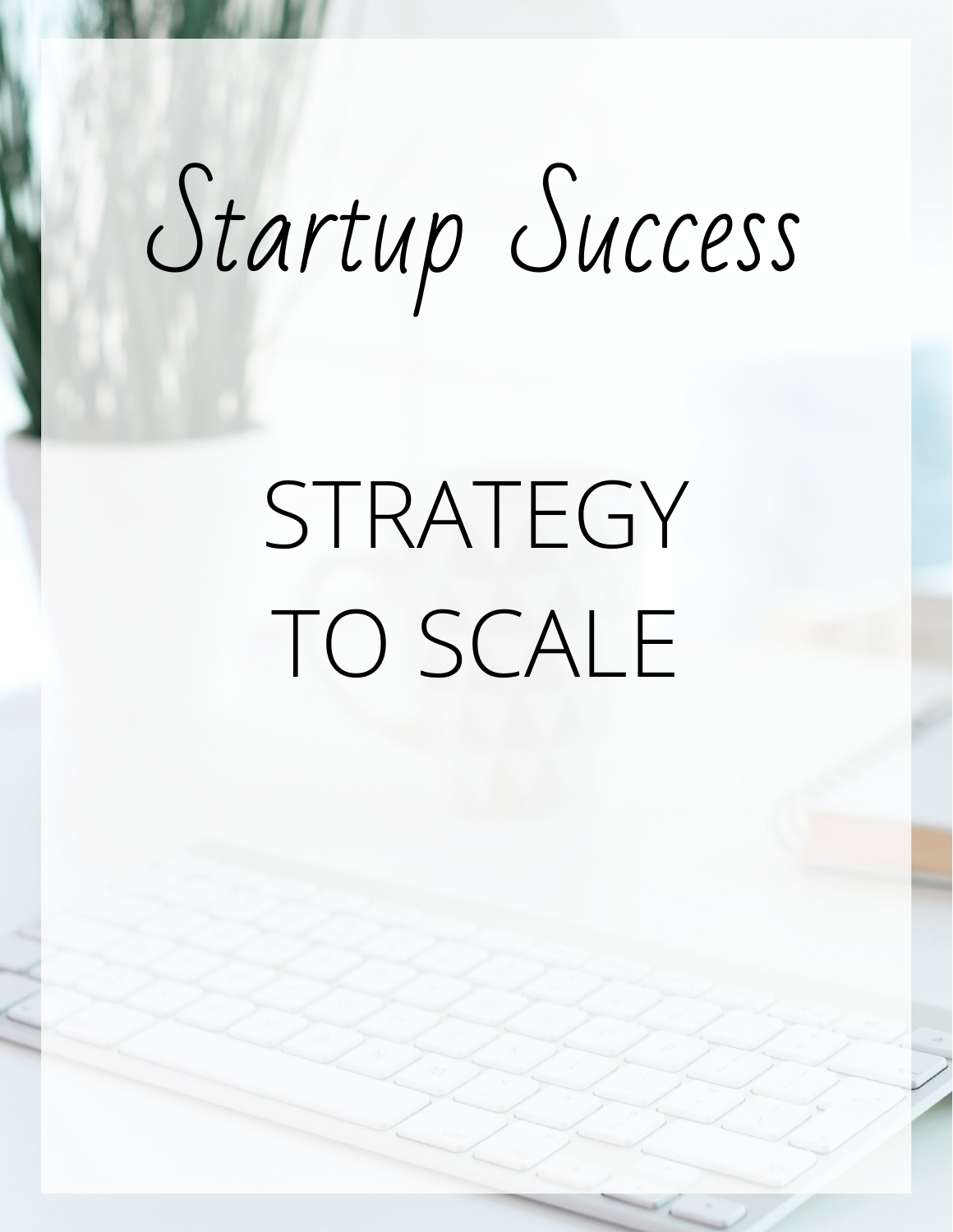Startup Success

## STRATEGY TO SCALE

What is keeping your business from growing?

- ❏ Attracting new leads? >> Turn to page 3
- ❏ Turning leads into paying customers? >> Turn to page 4
- ❏ Serving customers? >> Turn to page 5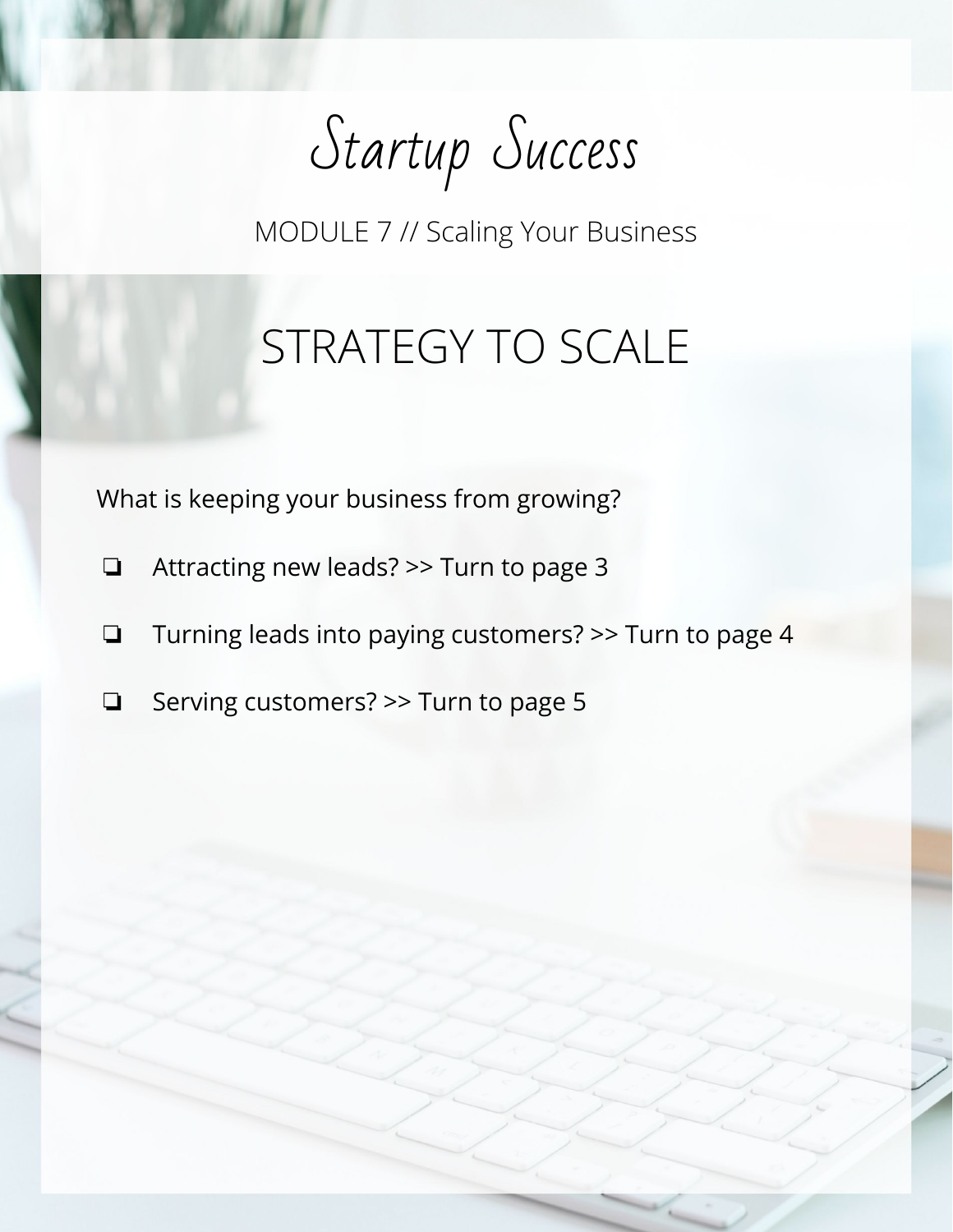Startup Success

## STRATEGY TO SCALE

#### **Attract More Leads**

WHY aren't you attracting as many leads as you need to?

- Company message?  $\Box$
- Visual branding?
- Visibility?  $\Box$

How can you improve this area of your business so as to start attracting more leads?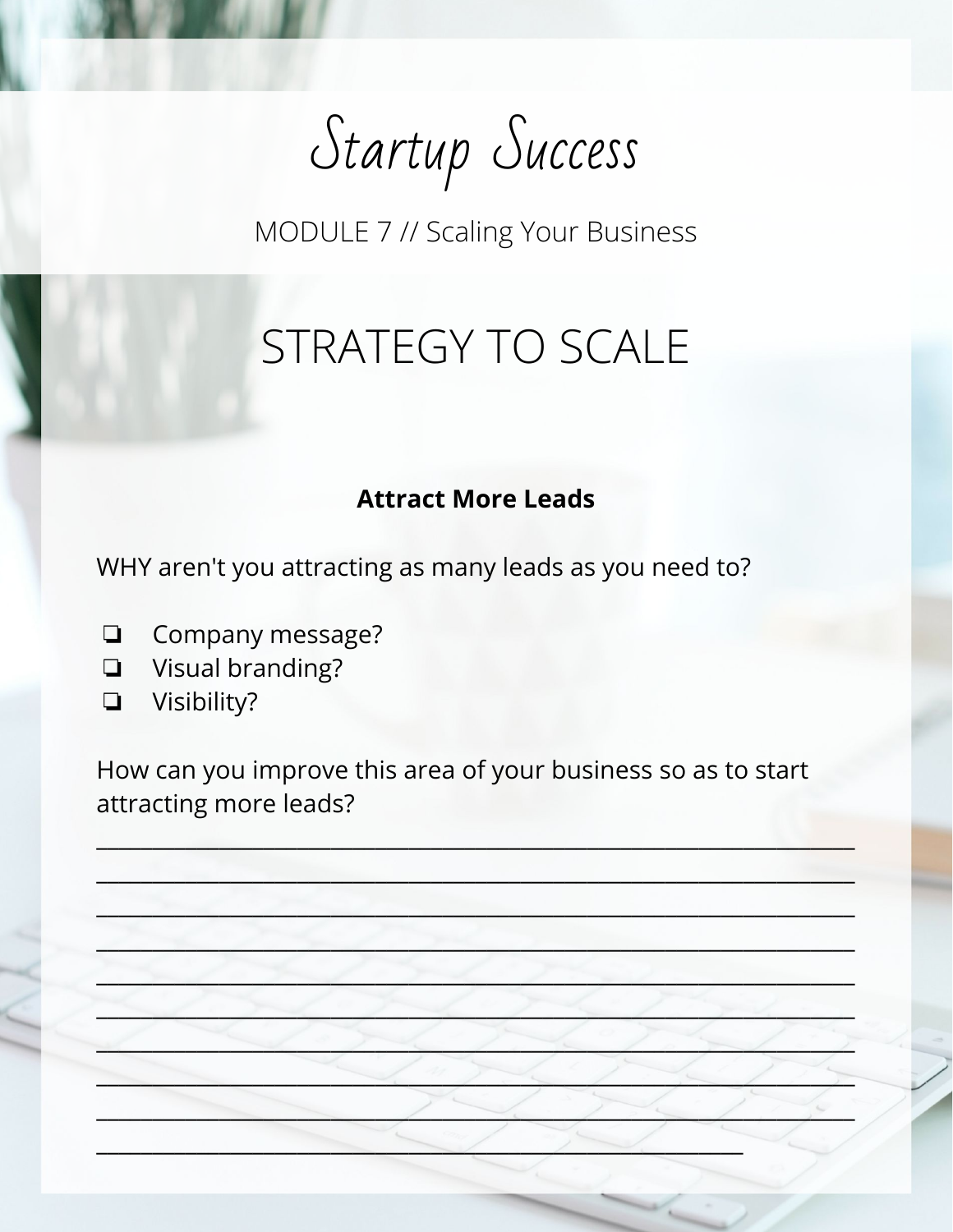Startup Success

## STRATEGY TO SCALE

#### **Make More Sales**

WHY aren't your conversion rates as high as you want them to be?

- Product isn't aligned with your audience's deep desires?  $\Box$
- WRONG selling system?  $\Box$
- Broken selling system?  $\Box$

How can you improve this area of your business so as to start generating more sales?